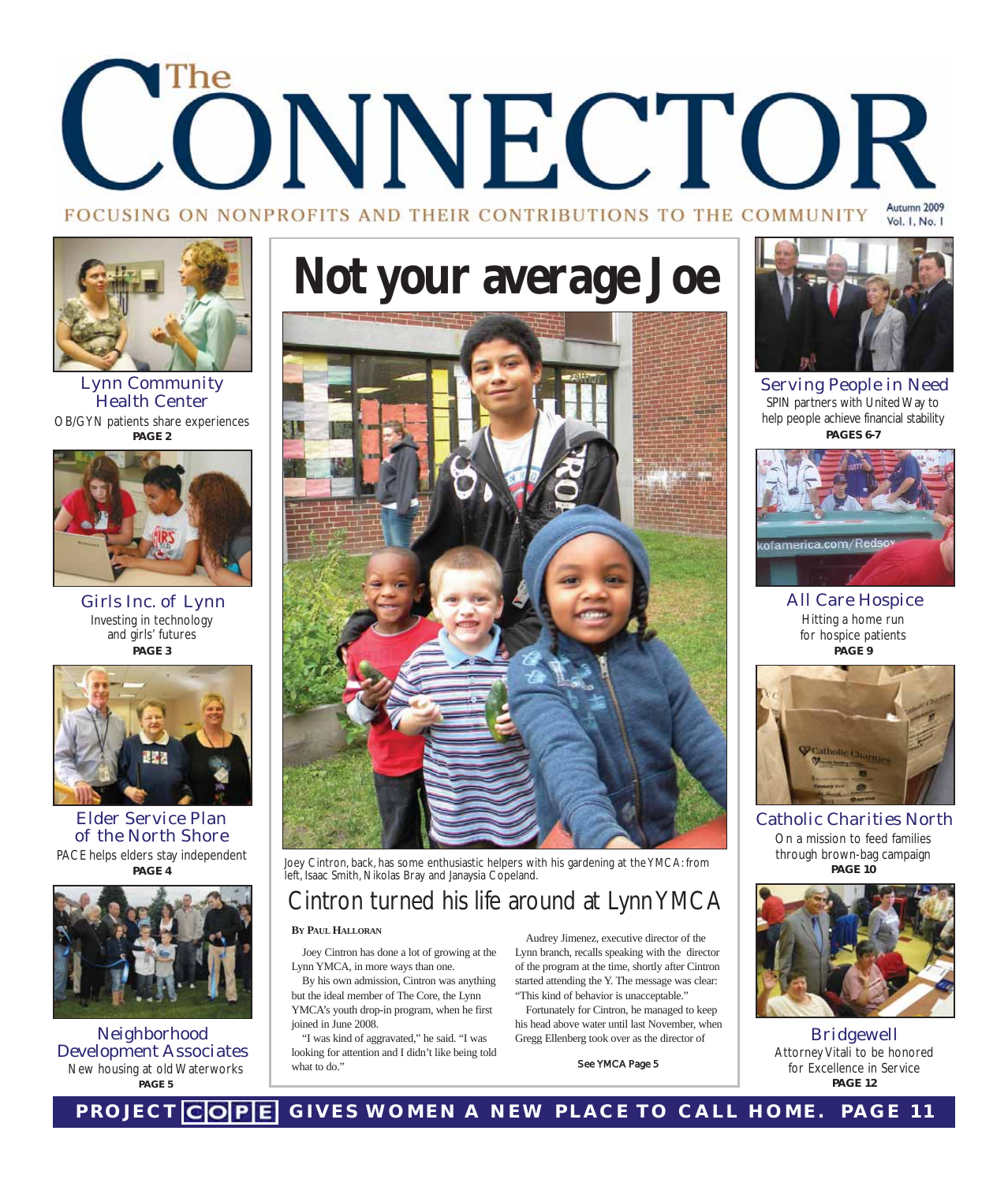### mn COMMUNITY health **FNTFR**



Mary Vaughan, above, is an OB/GYN patient at LCHC; at right, clinical assistant Virginia Diaz demonstrates relaxation techniques on Dr. Kristen Cotter.



## **Motherhood, sisterhood**

## OB/GYN patients share experiences at LCHC

#### **BY MEAGHAN CASEY**

At Lynn Community Health Center, the road to motherhood is being reinforced by the bond of sisterhood.

The health center is offering a new Centering Pregnancy program through its Obstetrics and Gynecology Department. The program offers group visits to mothers-to-be with similar due dates and provides a setting for them to discuss their shared experiences. Participants receive regular prenatal care and are taught to take their own blood pressure, check their weight, protein and glucose levels and chart their personal progress.

"It's a beautiful thing to go through together," said Dr. Kristen Cotter, one of the center's four OB/GYN physicians.

"They're able to share very personal stories with each other and develop friendships," said Leanne McDermott, obstetrics nurse manager. "They gain a very important social support system."

A growing movement throughout the nation, Centering Pregnancy has been found to empower women throughout the gestational process, including labor and delivery. There is also evidence that links it to lower rates of premature births and higher birth weight among babies.

LCHC midwife Reagan Crowley advocated for the program in Lynn. Thanks to her efforts and grant funding from the March of Dimes Foundation, the Marblehead Junior Aid Society, and the Unitarian Universalist Church of Greater Lynn, LCHC was able to adopt the model in June. The center has since formed three groups for English- and Spanish-speaking patients - and hopes to introduce a fourth group to serve the Somali population. Crowley, who earned her master's degree in Nurse Midwifery from Yale University, leads most of the sessions at the Union Street location, and Dr. Anna Rabkina, a physician specializing in Family Medicine, leads the sessions at the health center's Market Square practice.

Lynn resident Mabely Cepeda, who has three children ranging in age from 11 months to six years, is expecting her fourth child. She

was excited to join the Centering Pregnancy program and find common ground with the other women. "Even though I've had three children, there's always more to learn," she said.

Mary Vaughan of Lynn is expecting her first child in December. She, too, has had a positive experience with the program. "Reagan was phenomenal and made us feel at ease," she said. "We had the medical check-ups, but we also learned yoga and talked about our excitement and our fears. I wasn't afraid to ask questions. It was a very comfortable and friendly atmosphere."

The Centering Pregnancy program is one indication of the LCHC obstetrics department's growth in the last decade. McDermott, who is in her ninth year at the center, remembers a time when the department had only one obstetrician. There are now four OB/GYNs, two midwives, a nurse practitioner, four nurses and three family medicine physicians. The team now delivers about 500 babies a year at the Salem Hospital.

"I believe in what we're doing," said McDermott. "Every day, we're helping people in this community and connecting them to much needed services. Our staff is able to collaborate with other organizations to provide them with the social services and support that they need, long after they've delivered."

Dr. Alexy Kochowiec, LCHC's chief of OB/GYN and vice chair of the OB/GYN department at North Shore Medical Center, is in his eighth year at the center. Kochowiec, who speaks English, Spanish and Russian, earned his degree at Vanderbilt University's School of Medicine and completed a residency in OB/GYN at Brown University Women and Infants Hospital.

"It's a privilege to work here," he said. "Your day is never boring; you might have a patient who last gave birth at home in Guatemala, and then she comes to us. Through our patients, we gain an insight into different worlds and cultures."

"I feel incredibly lucky," said Cotter, who earned both her medical degree and her master's in international public health at the University of Pittsburgh and completed her residency in OB/GYN at Brown University. She spent time in Indonesia before coming to Lynn a year ago. "There's satisfaction in being able to provide care to people who might not otherwise have had access and to work with a team of evidence-based, smart and caring providers."

#### **LYNN COMMUNITY HEALTH CENTER**

Lynn Community Health Center has a history of providing accessible,

comprehensive health care to all members of the greater Lynn community regardless of ability to pay, and is the largest provider of outpatient care in Lynn, caring for more than one in three residents.

Its health care providers have advanced credentials in their fields of practice and provide services in more than 20 languages. The center is committed to providing the highest quality primary care, behavioral health, and, in collaboration with North Shore Medical Center, specialty services including: endocrinology, cardiology, pulmonology, ophthalmology, general surgery, and podiatry.

LCHC opened Market Square Family Health Services and a nearby Western Avenue site in 2002-03.They offer primary care, prenatal care, adolescent health, behavioral health and social services. In addition, LCHC's six school-based health centers within Lynn Public Schools provide students with access to physical and mental health care.The health center operates a dental clinic on Union Street and recently opened a new eye care service in collaboration with the New England College of Optometry, and a new clinical pharmacy program in conjunction with Northeastern University School of Pharmacy.

The LCHC has been accredited in Ambulatory Health Care and Behavioral Health Care by the Joint Commission on the Accreditation of Health Care organizations since 2000.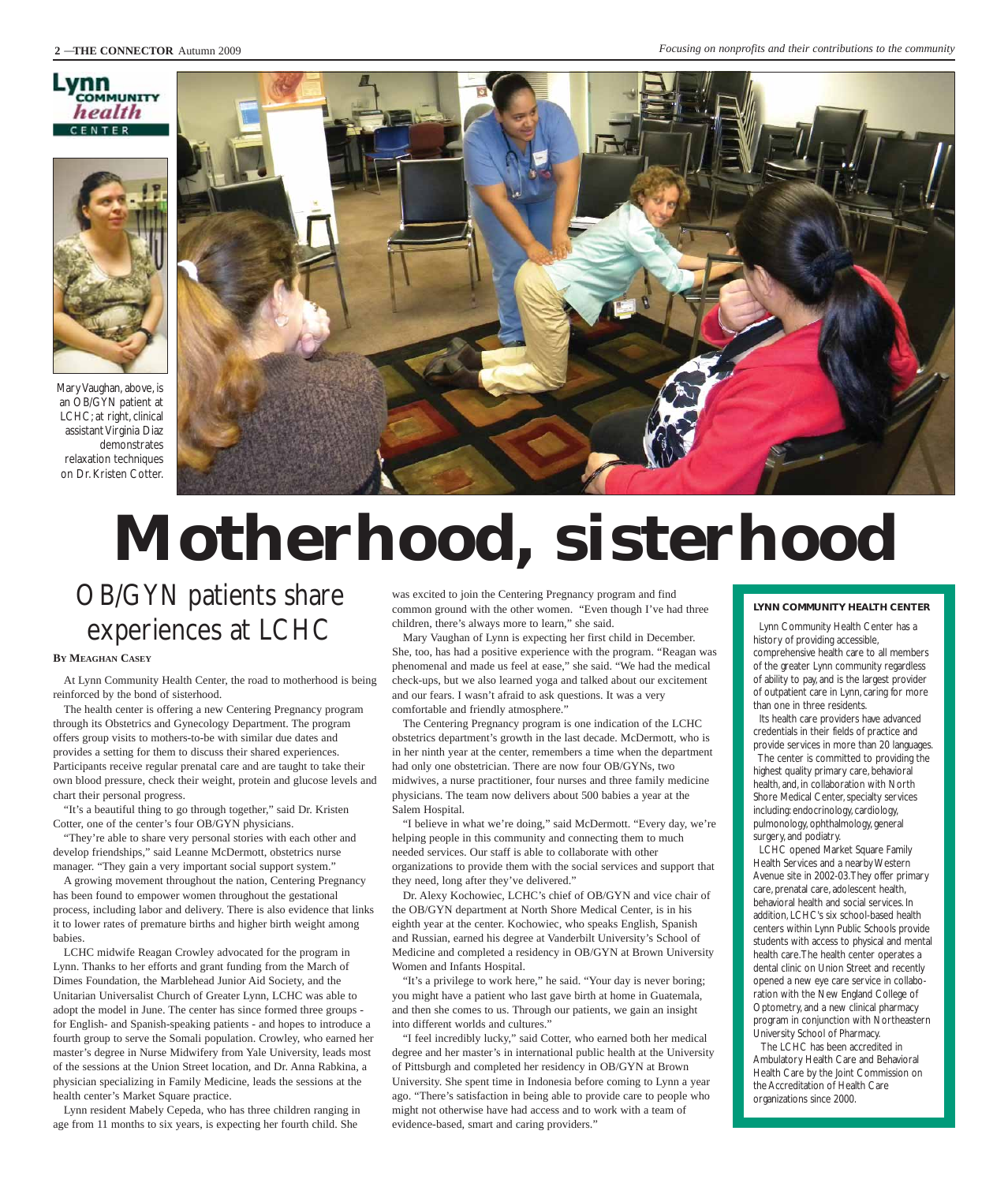## Technology lives at Girls Inc.

## New building offers girls new possibilities

**BY MEGHAN WEBER**

Investing in girls recently gained international prominence as a crucial cause during this year's meeting of the Clinton Global Initiative (CGI), a results-oriented conference attended by world leaders to devise practical solutions to the world's most pressing issues.

One practical means of taking action is to invest in successful organizations that benefit girls at the local level – organizations such as Girls Incorporated of Lynn (Girls Inc.), an affiliate of the national non-profit dedicated to inspiring girls to be strong, smart and bold. Girls Inc. has been making headlines for its work benefiting generations of girls since 1942.

Girls Inc. provides vital, educational afterschool and summer programs to high-risk girls age 6-18 from an underserved area. The organization seeks to level life's playing field for the more than 1,500 young people served annually by exposing them to special learning opportunities, better technology and tools to ensure a brighter future. Many girls involved with Girls Inc. come from disadvantaged single-parent homes supported by incomes below \$25,000 a year, do not have computers at home and rely on Girls Inc. for its unique educational opportunities.

Girls Inc. has taken a giant step forward by drastically improving its technology and upgrading its facilities through an \$11 million



Sarah Fox of Girls Inc. works in a computer lab with, from left, Erica Doeun, Adama Kuyateh and Katherine Diaz.

capital campaign led by Thomas L. Demakes, president of Old Neighborhood Foods, and campaign chair Jansi Chandler. Although actual construction of a new facility was completed in June, Girls Inc. has until Dec. 31 to raise the last \$1.5 million necessary for funding the project and meeting requirements to retain an \$850,000 Kresge Foundation grant. Girls Inc. is striving to reach its goal and is seeking cash donations and pledges (up

to five years) from existing and new donors to meet the deadline. Formerly housed in a dilapidated building

on Broad Street, Girls Inc. is now located on High Street in a new 28,000-square-foot, state-of-the-art facility. The new space includes a renovation and restoration of the Shoe School building, a historic landmark circa 1858; a modern gymnasium; spacious lobby; PC computer labs, with a total of 45 laptops; a Macintosh editing suite; multipurpose rooms and dedicated rooms for science and art programs; a commercial-grade kitchen; administrative offices; a professional conference room for 40; and an outside play space.

Technology and architectural upgrades to the building have enhanced and expanded the programming offered by Girls Inc. and were designed with girls and the local community in mind. The gymnasium now provides Girls Inc. with improved means to encourage and support girls' physical activity, an increasingly important part of a healthy lifestyle with childhood obesity on the rise nationally. Community organizations are encouraged to utilize the new building's gym and conference room. A local adult female basketball league, among other groups, uses the gym during some off-hours.

"Digital technology has increased the level of integrated programming and experiential



**Autumn Rhapsody**  Hawthorne Hotel, Salem Thurs., Nov. 5 — 6:30 p.m.

*An evening of fine food, wine, music, live auction and raffles.*

**Tickets:** \$75 Proceeds benefit Girls Inc. programs.

*For more information, contact Joan Lawrence at 781-592-9744, ext. 262 or jlawrence@girlsinclynn.org* 

learning possible in Girls Inc. programs," said Pat Driscoll, Girls Inc. executive director. "From laptops in the kitchen for hands-on learning about nutrition, to designing business cards for a mock business, to creating a public-service announcement about pregnancy prevention in the editing suite, to working up a sweat with Dance, Dance Revolution on a Wii, learning opportunities at Girls Inc. are increasingly interactive thanks to our donors and the new facility."



Joelli Rodriguez takes advantage of one of the 45 laptops at Girls Inc.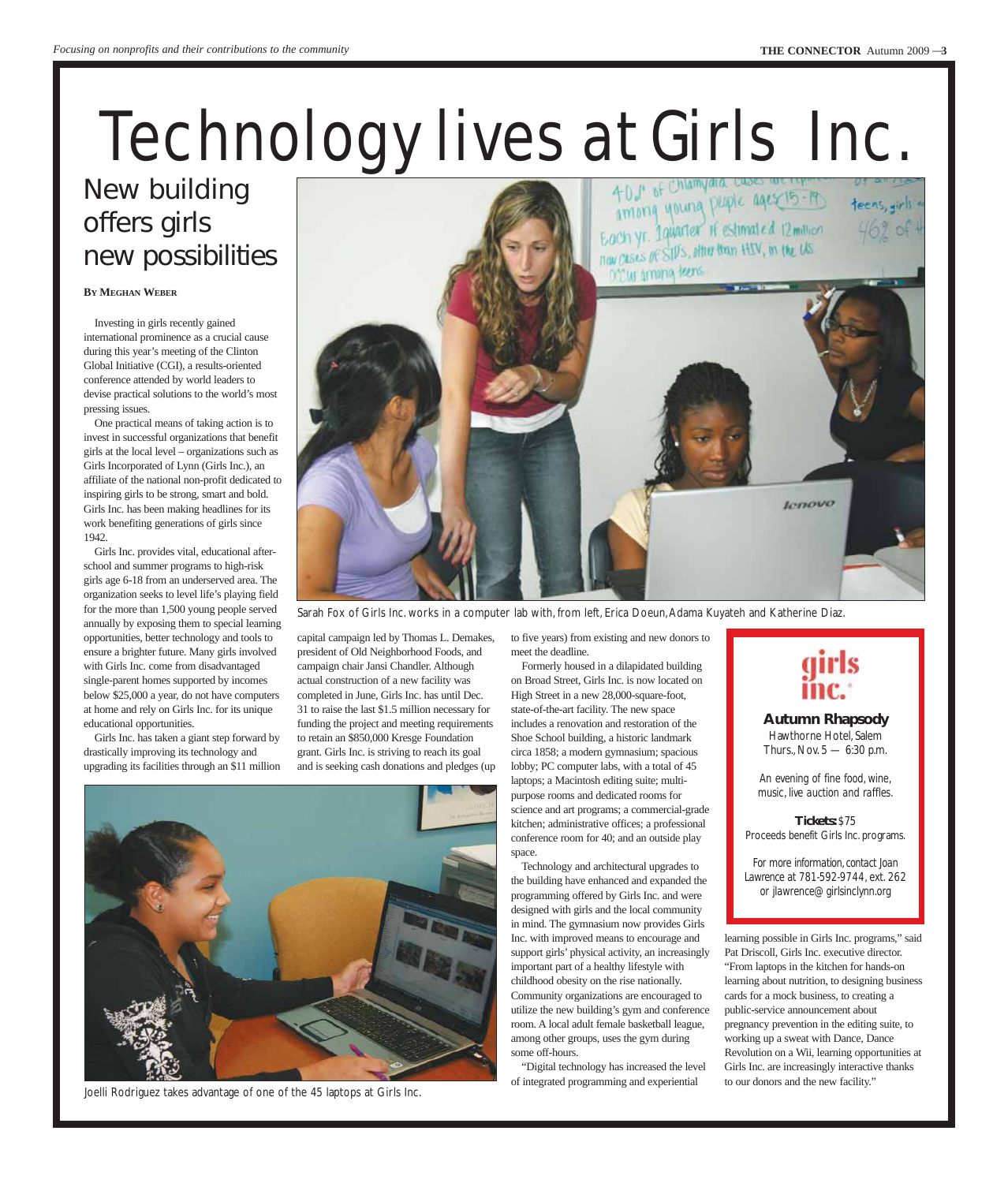



Sue Ann MacLean, center, loves the care and attention she receives at the PACE program from dedicated staff such as Joe Stanley and Jacqui Trainor.

## Keeping mom at home PACE program helps elders maintain their independence

Ask any daughter of an aging relative, navigating the options for long-term care can be a complicated process of patching together resources and family members to help keep mom at home.

"There are many organizations out there that provide care for elders, but no one has the complete service package like we do with our PACE program," says Robert Wakefield, executive director of Elder Service Plan of the North Shore (ESPNS).

PACE – or the Program of All Inclusive Care for the Elderly – provides nearly everything to help an elder remain independent at home. The strength in their approach stems from a multi-disciplinary team of medical and social service professionals coordinating a care plan that moves seamlessly from the PACE center, the home, hospital or long-term care facility.

By definition, all PACE clients are eligible for placement in a nursing home. Allowing them to stay either in their homes, assisted living or with a family member not only adds to their quality of life, it also costs significantly less than

other long-term care options.

Breaking out of the fee-for-service model, PACE pays for coverage as an HMO would, with a fixed annual cost per

> person, paid through Medicare and Medicaid. But unlike an insurance company, coverage is decided by the medical team that actually knows the participant.

"We refer to our clients as participants, rather than patients," says Joe Stanley, site coordinator, "because we really see them as having a say in their care. To us, they are part of the team."

Sue Ann MacLean couldn't be happier to be a part of this team. A graduate of the nursing school at the former Lynn Hospital, she worked as an obstetrics nurse for 25 years. After suffering two detached retinas and undergoing five eye surgeries in one year, she was left legally blind. After a stint in a rehabilitation facility, she came to PACE in

July 2007.

PACE provides me with comprehensive medical care.They have a plan for your care and you're involved in that plan.

"

**Sue Ann MacLean PACE participant and retired nurse**

> "PACE provides me with comprehensive medical care," said MacLean, who lives on her own, with assistance from a personal care assistant 3-4 times a week and a companion

once a week who takes her out to do shopping and errands.

"They have a plan for your care and you're involved in that plan," MacLean added. "Your medication gets delivered to you, and I got to keep all my specialists. All the information is documented and my doctors know exactly what is happening."

Each PACE site is limited to about 150 total participants, of which 60-75 visit the site every weekday. "When your doctor is a geriatric specialist that only has 100-150 clients and is supported by a team of other professionals in geriatrics, you are going to have better care than with a provider who has several hundred patients," Wakefield notes

"Each site has its own personality, based on the staff and participants," says Stanley. "It's meant to give participants everything they need under one roof."

And now there is one more roof in the PACE program. This month Elder Service Plan of the North Shore will open a new day center at 20 School St., Lynn. The organization formerly leased the space, before recently purchasing it and completing an extensive renovation.

This will be the seventh PACE center for ESPNS; four are located in Lynn, two at the Cummings Center in Beverly and one in Gloucester.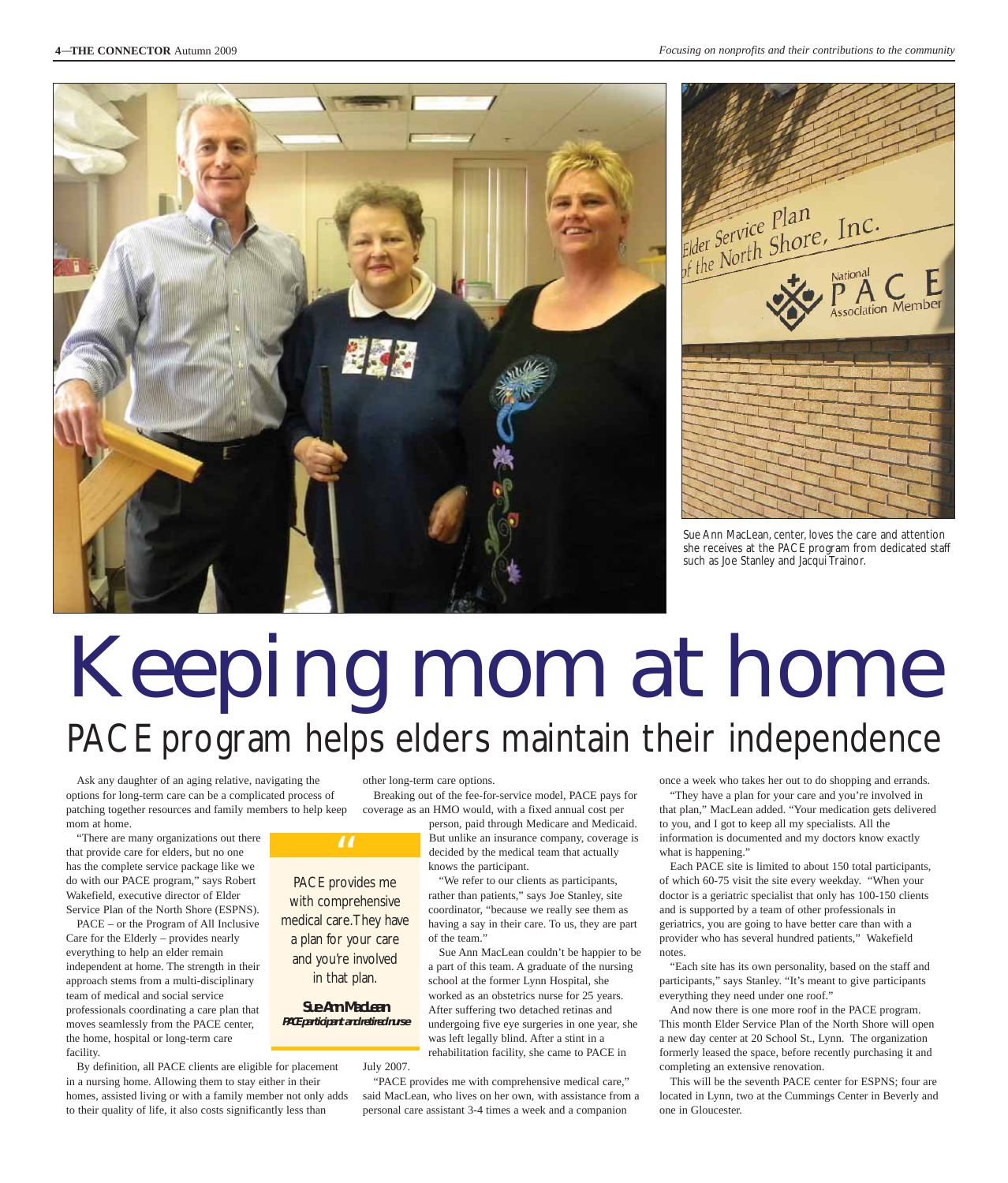

## **Waterworks** project creates new neighborhood

#### **BY PAUL HALLORAN**

For 30 years, Neighborhood Development Associates – formerly known as the Lynn Community Development Housing Corporation – has been revitalizing neighborhoods and creating home-ownership opportunities.

Perhaps no project better illuminates the positive impact NDA can have on a neighborhood than the redevelopment of the Waterworks site in West Lynn.

NDA took a property with a 120-year-old building that had been vacant since 1991 and created a mini-neighborhood, building 10 single-family homes on Childs and Flint streets and two 2-family rental units on Walnut Street, where the former pumping station had stood.

"This project reflects our commitment to create housing opportunities in neighborhoods throughout the city," said Charles Gaeta, executive director of the Lynn Housing Authority & Neighborhood Development, the administrative agency for NDA. "There are now 14 units of quality housing on a site that had been abandoned for almost 20 years."

The project began in June 2004 when NDA received the support of Mayor Edward J. "Chip" Clancy Jr. and the Lynn City Council,

## Positive development



Residents of the new housing units at the former Waterworks site as well as the surrounding neighborhood participated in the ribbon cutting for the new development: front from left: Beatrice Chipouras,Aliya Rock, Mark Tobin, Kyle Candilieri, Mike Desantis; back, Kathy Reed,Ward 7 Councilor Rick Ford, Mayor Edward J."Chip" Clancy Jr., Kathy Byrne, Cyrus Rock,Tracy Rock, Jeff Rock and Meghan Nickola.

led by Council President Tim Phelan and Ward 7 Councilor Rick Ford, and the property was turned over to NDA by the city. Phase 1 consisted of the construction of five singlefamily homes on the back part of the property – three on Flint Street and two on Childs.

Phase 2 commenced with a neighborhood meeting in July 2007 at which the approximately 50 neighbors in attendance unanimously agreed the Waterworks building needed to be demolished.

Because the property was deemed "architecturally significant" by the

Massachusetts Historical Commission, the NDA had to agree to some conditions in order to get approval for demolition of the building. One was that it contract with a professional photographer to document for posterity the historic value of the site.

Once NDA received permission from the Mass. Historical Commission and the city to demolish the building and permission from the Board of Appeals to construct the new homes, the redevelopment began. Working with the Lynn Historical Commission it salvaged some components of the building, such as the

archway, which has been used in a commemorative garden on the property.

After the Waterworks building was taken down, the second group of five single-family homes was built – two on Flint Street and three on Childs – and the land where the building had stood was cleared. The final piece of the puzzle was the construction of the two 2 family units on Walnut Street.

The project has been a financial benefit to the city, as a parcel that had been vacant for almost 20 years is now producing \$50,000 in annual property taxes.

## YMCA helped Joey Cintron turn his life around

### **YMCA**: from Page 1

The Core. And that, by all accounts, is what turned him around.

"Gregg understood what I was going through," said Cintron, who had been dealing with mentalhealth, anger-management and respect issues. "He talked to me about the way I talked to others."

> "Joey is a very bright kid," Ellenberg said. "He was aware of his actions and he was clever enough to rationalize what he was doing." Less than a year later, Cintron's turnaround has been drastic. Not only is he now considered one of the leaders in The Core, he is the de facto junior mayor of the YMCA, able to hold court with adults



Joey Cintron

and youth alike. And he will not turn 15 until December.

When the Food Project – a nonprofit group that engages young people in personal and social change through sustainable agriculture – built a couple of gardens outside of the YMCA and donated some seeds, there was a need for someone to oversee the gardening efforts. Jimenez approached Cintron who, although not that interested at first, agreed to take on the project.

"I learned how to garden from my grandmother. She taught me how to plant, water and weed." he said. "I got eight Core kids to help me. We planted the seeds and watered every day."

The results were impressive: snap peas, string beans, collard greens, romaine lettuce, eggplant, cucumbers, tomatoes, broccoli, carrots, peppers, scallions. Cintron harvested the crop and set up a mini-farmer's market in the Y lobby, raising about \$30 for The Core youth program.

"Joey was used to people telling him when he did something wrong," Ellenberg said. "We gave him opportunities to do things right. We put him in a leadership role and gave him the chance to

### AUCTION!

The fourth annual online auction to support the Greater Lynn YMCA runs from Oct. 12-Nov. 6. There are more than 100 items, from sports tickets to getaway packages to spa treatments to a Boston Harbor cruise for two with lunch and drinks.

The auction will raise funds for youth and teen programs at each of the branch locations located in Lynn, Saugus, and Peabody.

*Visit www.greaterlynnymca.cmarket.com to see the online auction.*

#### be successful."

The attitudinal change in Cintron has been evident in settings other than the Y, namely school. While he was a regular visitor to the

principal's office in middle school, he will proudly tell you he "hasn't gotten into any trouble" for almost a year. As a freshman at Lynn Tech this year he plays on the freshman football team and enjoys his shop classes, especially electrical.

He said his church – East Coast International Church – has also been a factor in his turnaround. At the Y, he is a frequent MVP, an award presented daily to The Core participants who best demonstrate the YMCA core values – Respect, Honesty, Responsibility, Caring. A core value of the day is discussed at the beginning of the program. He has gone from the boy constantly in trouble to the leader who counsels peers.

"I tell kids that if you do something bad, everybody knows about it, but if you do good, not everybody necessarily pays attention to it. I did bad things because people didn't always pay attention to the good things I did," he said.

It's safe to say those days are gone.

*The Core is the youth drop-in program based at the Lynn YMCA youth center. The program is for youth ages 5-14. There are about 500 members and 120 regulars, including 80-100 who come every day.*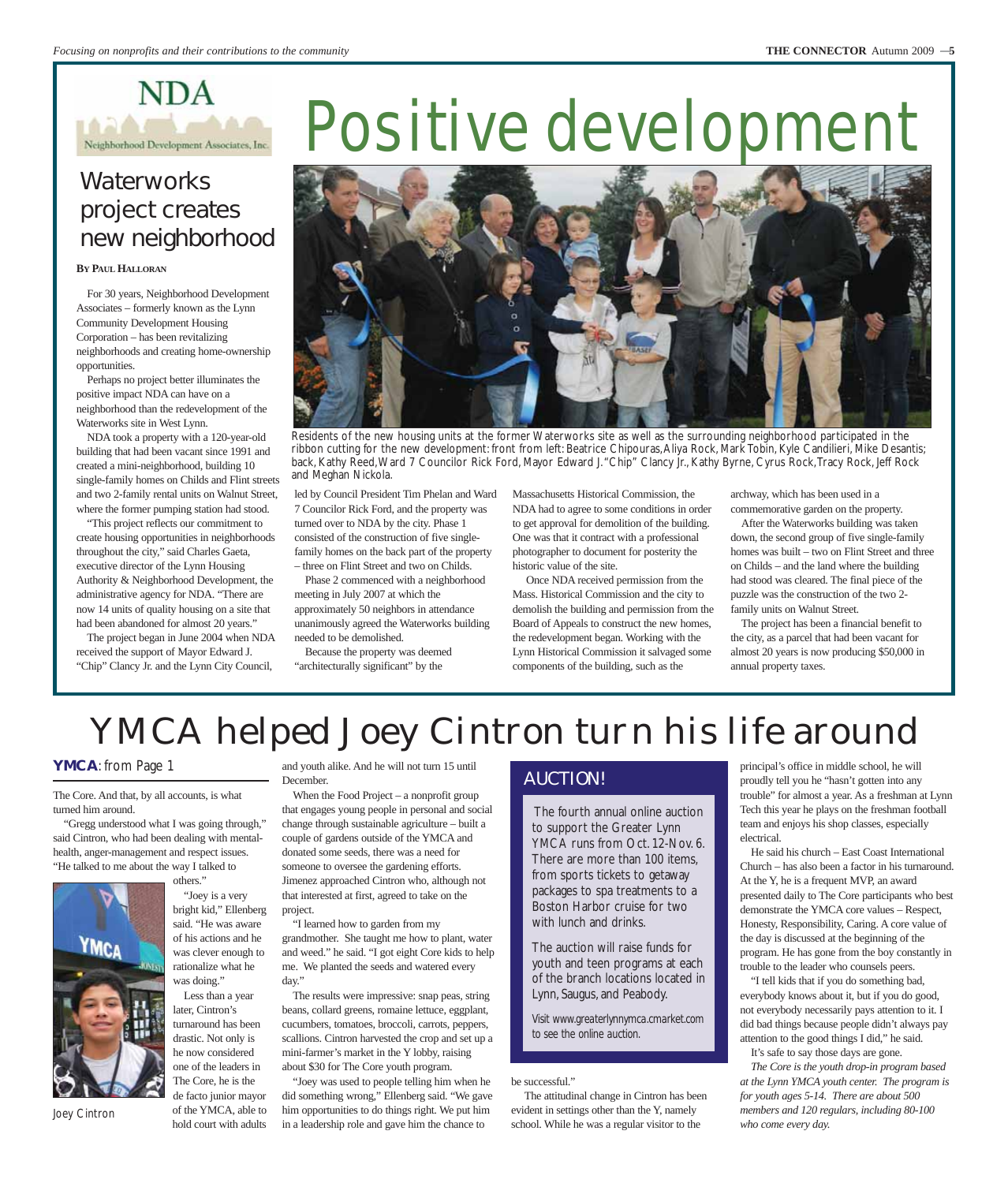Faced with foreclosure at the onset of his four-month voyage, Eddy, a **f** 

After driving his wheelchair 3,335 miles cross-country in 2008, Matt Eddy returned home, questioning if the homecoming would be literal or just figurative.

32-year-old with a severe form of muscular dystrophy, was forced to try to find either a new handicap-accessible apartment or financing to purchase the current home he had been renting at 155 Lawton Ave.

"When we left here, he thought he had no place to come back to," said Eddy's caretaker, Ron Steenbruggen, a respiratory rehabilitation therapist at the Shaughnessy-Kaplan Rehabilitation Center in Salem.

Thanks to the efforts of Affordable Housing Associates, Inc. and the Lynn Housing Authority & Neighborhood Development,

Eddy is adjusting comfortably to his newly renovated quarters. Affordable Housing Associates funded the renovations, including converting the upstairs unit into another handicap-accessible apartment.

"This is a win-win for all involved," said Charles Gaeta, LHAND executive director. "We are happy to be able to help someone like Matt. We can all be inspired by his courage and the dedication of those who care for him."

Nine years ago, Steenbruggen had the same sentiment, when he took matters into his own hands, helping to raise \$30,000 to retrofit and renovate the first-floor Lawton Avenue apartment to meet Eddy's disability needs.

Steenbruggen, who is married and has three grown children, has evolved from Eddy's respiratory therapist at Spaulding to his primary caregiver, financial provider, life coach and friend.

> "He just has a spark about him," said Steenbruggen. "He wants to live. I couldn't bear the thought of him living the rest of his life in an institution." Eddy was four years old

when he was diagnosed with Duchenne muscular dystrophy, a severe form of the genetic disorder that involves rapidly worsening muscle weakness. By age 10, he stopped walking. By age 20, he was hooked up to a tracheotomy tube and ventilator, which he will forever be dependent upon.

Prior to living independently in his own apartment, Eddy was hospitalized several times. Since his move, he has had no medical issues or infections

requiring a visit to the hospital. "It just goes to show you that people are happier and stay healthier in their own homes," said Steenbruggen.

That's the philosophy behind Matt's Place, a nonprofit organization that aims to improve the lives of individuals such as Eddy living with disabilities. The mission of the organization, initiated by Steenbruggen in 2006, is to build accessible housing, broaden community awareness and education, and provide personal care staff assistance and help with the transition from health care facility to home.

For Eddy, self-sufficiency has been the key to his success and happiness. "I try to do as much as possible on my own," he said.

### **BY PAUL HALLORAN**

"When parents look into the eyes of their children, they see oceans of opportunity, hopes and dreams. That's what we're trying to deliver with this partnership," Hayward said. "United Way is so proud to be a part of this. This is step one. If we work together, we can only imagine what's possible."

Serving People in Need has joined forces with the United Way to put people on the road to financial stability. A key stop on that journey is the new United Way Financial Stability Center, powered by SPIN, which had its grand opening Sept. 22 in the former Eastern Bank building on Union Street in Lynn. The United Way of Massachusetts Bay and

Merrimack Valley has pledged \$1 million to the center over the next five years. In addition to SPIN, the center brings together a network of more than a dozen organizations in order to offer a wide range of programs and services designed to help people make better choices Among the most important programs are Voluntary Income Tax Assistance (VITA),

and become financially self-sufficient.

## HOME-MAKING Affordable Housing helps Matt Eddy in his quest to live independently

promoting the Earned Income Tax Credit (EITC).

We are happy to be able to help someone like Matt.We can all be inspired by his courage and the dedication of those who care for him.

The VITA program provides volunteers who assist people in preparing their tax returns at no charge. The returns can be filed online directly from the financial stability center, so those who

file will receive refunds more quickly.

EITC is a federal credit based on income that is designed to assist lower-income workers by returning to them a percentage of what they earned over the course of the year. The IRS estimates that \$3.2 million in EITC money is not claimed by eligible workers in Lynn each year. The Financial Stability Center will raise



From left: leff Hayward United Way Senior VP Jeff Hayward, translator Amantina Payano and Victor Campusano and United Way CEO Michael Durkin.

EITC awareness.



Financial education classes at the center meet once a week for 10 weeks. Participants will be counseled on VITA, matched savings accounts, credit repair, computer and job-related skills,



housing services referral, foreclosure prevention, and basic banking information.

"What we know, from both national research and from working with the best health and human service agencies in our region, is that safety nets and benefits alone aren't going to be enough to empower families to climb out of poverty," said Michael K. Durkin, president and CEO of United Way of Massachusetts Bay and Merrimack Valley. "They need skills, jobs, savings and assets to build brighter futures. Bringing together organizations from across the community around this important issue is the most effective way of building lasting financial

stability in Lynn."

"Our goal at the center is to break the cycle of intergenerational poverty," said SPIN Executive Director Mark DeJoie. "We want to get people ready for the next step, and give them the skills and support to succeed."

Lynn Mayor Edward J. "Chip" Clancy Jr. said the Financial Stability Center provides "a tremendous opportunity to allow people to get back on solid financial footing, especially in these difficult economic times. This is a great example of the impact that can be achieved when the community comes together."

Victor Campusano of Lynn was one of the

first clients of the Financial Stability Center. The single father said he is grateful for the assistance.

"I'm finally in a program that's familyoriented. We feel we are not alone, not abandoned," Campusano said. "I'm trying to put everything in order for my future and my children's future."

That's exactly what United Way had in mind when deciding to get behind this project, according to its Senior Vice President of Community Impact, Jeff Hayward, a Lynn native.

The organizations partnering with SPIN in the United Way Financial Stability Center include: Affordable Housing Associates of Lynn, Catholic Charities, Community Credit Union, Compass Working Capital, Internal Revenue Service, Lynn Housing Authority & Neighborhood Development, Neighborhood Legal Services, North Shore Career Center of Lynn, North Shore Community College, Project COPE, Project Safe and Willow Labs and Medical Center.

The center is operating in 13,000 square feet of space in a building owned by Willow Labs. DeJoie said SPIN and the United Way are grateful to Willow Labs President and CEO Dr. Brian Strasnick for providing the space virtually rent-free.









Matt Eddy is happy in his newly renovated home, thanks to the efforts of, from left, Norm Cole of the LHAND, Danielle Steenbruggen and Ron Steenbruggen.

**Charles Gaeta LHAND Executive Director**

"

& NEIGHBORHOOD DEVELOPMENT

From left, Mayor Edward J."Chip" Clancy Jr., Jeff Hayward of United Way, Myra Kraft, United Way CEO Michael Durkin,Victor Campusano, Marques Benton of Federal Reserve Bank of Boston, Dr. Brian Strasnick of Willow Labs and Mark DeJoie of SPIN at the grand opening of the United Way Financial Stability Center powered by SPIN.

## SPIN partners with United Way to help people become self-sufficient

# Serving People in Need of financial stability



Case manager Marisol Ferrer works on English literacy with Gladys Lorenzo at the United Way Financial Stability Center powered by SPIN.



Myra Kraft, right, chats with Heather Hildebrand, left, and June Blair of SPIN



Paula Chaput and Wolde Woldesadik attend a financial education class at the United Way Financial Stability Center.



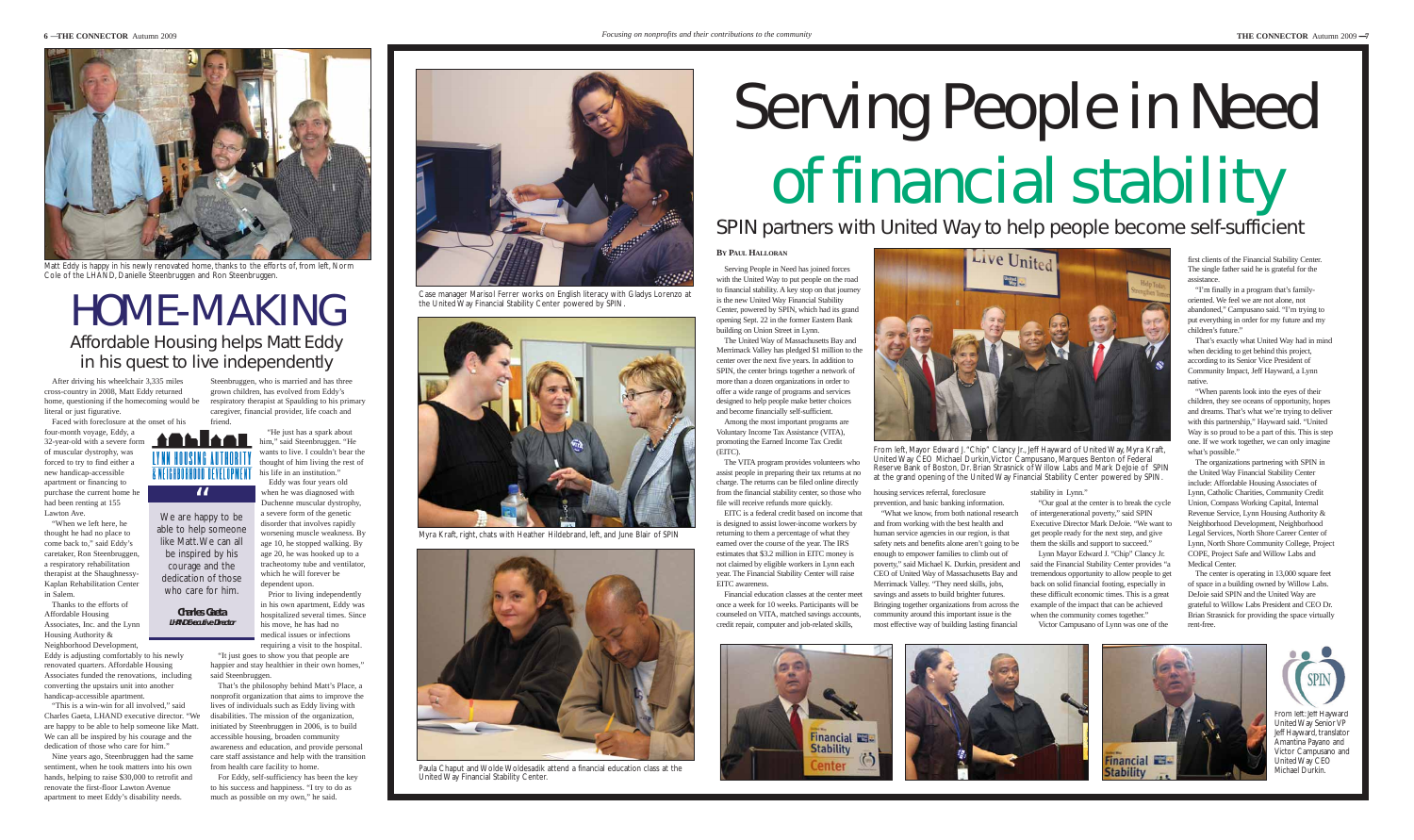## Service is a community business



It is my pleasure to welcome you to the first of four editions of *The Connector*. Great things are happening in the nonprofit sector of our community, and we are delighted to highlight our services, programs

and successes.

The nonprofit sector is the essence of democracy in our country — citizens committing time and resources for causes they believe are important and add value.

The nonprofit phenomenon is unique and empowering. In the U.S., the nonprofit sector grew out of pioneers settling in North America from Europe. These individuals utilized their resources and skills to come together to create places and opportunities which served the "public good" rather than individual need. With their early efforts as our foundation, there are more than 1.3 million nonprofit organizations in the U.S. today. These agencies provide an astounding range of cultural, recreational, educational, medical and social services.

Whereas for-profit corporations exist to earn and distribute taxable business earnings to shareholders, the nonprofit corporation exists solely to provide programs and services that are of public benefit. Often these programs and services are not otherwise provided by local, state or federal entities.

While they are able to earn a profit – more

accurately called a surplus – such earnings must be retained by the organization for its future provision of programs and services, and earnings may not benefit individuals or stakeholders.

Underlying many effective nonprofit endeavors is a commitment to good administrative and fiscal management. Years ago, the term "management" was distasteful to many in nonprofit organizations because of its connotations of "business." Nonprofits prided themselves on being free of the taint of commercialism and undue consideration of the bottom line. Now, a consensus has developed within the nonprofit sector that nonprofits need good management as much as for-profit enterprises. The nonprofits are, of course, still dedicated to "doing good," but they also realize that good intentions are no substitute

for organization and leadership, accountability, performance and results.

To that end, the nonprofit sector represents a wide variety of successful long-term local businesses which collectively fuel a substantial economic engine in our community, providing thousands of jobs to local citizens, pouring millions of dollars into the local and state economy through salaries and wages and the purchase of goods and services from local vendors. The nonprofit sector is a solid and dependable contributor to the community not only making the quality of life better for every resident, but also supporting the economic growth and development of our community.

*Mark S. Kennard is president of the Lynn Nonprofit Business Association.*

## Nonprofits are valuable to the business community



There can be no debate that nonprofit agencies contribute to the betterment of the local community and society as a whole. Nonprofits may differ from other businesses in mission

and/or structure, but they are very much valuable assets to the local business community. **Gordon R. Hall**

From a financial perspective, nonprofits fuel the local economy by: purchasing goods and services from local vendors; employing workers who spend money in the city and pay income taxes; and renting space from landlords who pay property taxes. Much of their revenue is derived from grants and other funding emanating outside the city, with the money being spent in the city.

A nonprofit may have a significant positive impact on economic development, as evidenced by Girls Inc. revitalizing an entire neighborhood

#### with its multi-million-dollar rehabilitation of the former Shoe School in the Highlands. Projects such as that, or Neighborhood Development Associates' redeveloping the Waterworks site on Walnut Street, would have little chance of being undertaken in the private sector due to the economic realities involved.

More important than any economic stimulation they offer, our nonprofits provide a significant social benefit by the very nature of the work they do and for whom it is done. Whether it is the YMCA offering valuable programs for youth, PACE and All-Care VNA taking care of the elderly, SPIN opening the door to financial stability, Project COPE treating those plagued by substance abuse, the Lynn Community Health Center and Bridgewell providing quality care, or Catholic Charities delivering basic services to those most in need, the nonprofits give direct assistance to those in the economic margins.

*Gordon R. Hall is chairman of the Lynn Business Partnership.* 

## Teamwork helps nonprofits maximize service



I was proud to be a founding member of the Lynn Nonprofit Business Association. This partnership of nonprofits was created eight years ago to maximize opportunities for agencies to collaborate

and serve. As the thenexecutive director of **Steven M. Walsh**

LynnArts, Inc., I and my fellow nonprofit directors realized that we could do even more if we worked together. Since then, the association has grown to 25 member organizations representing more than 3,500 paid and 4,000 volunteer jobs in and around Greater Lynn.

In these tough economic times people are in need of help. The diverse members of the Lynn Nonprofit Business Association provide services ranging from job training, education and workforce development to shelter, food, and clothing. All ages and populations are served.

Nonprofits contribute to Lynn beyond the area of their direct services by promoting economic development, partnering with government and other businesses, and creating innovative responses to community needs.

As a state representative serving the 11th Essex district, I see firsthand the services provided to my constituents. When people call my office for assistance, I am grateful to be able to refer them to an agency in the Greater Lynn area, confident that no matter how serious or complicated the problem, they will be treated with dignity, competence and respect.

The valuable work nonprofit agencies provide strengthens our community and our economy. The economic development statistics alone are staggering, but the work to help human kind is immeasurable. Nonprofits are people helping people, and the contributions these organizations make deserve our appreciation and support.

*State Rep. Steven M. Walsh was a founding member of the Lynn Nonprofit Business Association.*.

### **All Care Visiting Nurse** IRECTORY

**Association and Hospice** 16 City Hall Square Lynn, MA 01901 (781) 598-2454 www.allcare.org

**Boys and Girls Club of Lynn** 25 North Common St. Lynn, MA 01902 (781) 593-1772 www.bgcl.org

#### **Bridgewell** 471 Broadway

Lynnfield, MA 01940 (781) 593-1088 www.bridgewell.org **Catholic Charities North**

55 Lynn Shore Drive Lynn, MA 01902 (781) 593-2312 www.ccab.org

**Cerebral Palsy of Eastern Mass** 103 Johnson St Lynn, MA 01902-4001 (781) 593-2094 www.cerebral-palsy-help.com

**Children's Law Center of Mass.** 298 Union St. Lynn, MA 01901 781-581-1977 www.clcm.org **Community Minority Cultural**

#### **Center** 298 Union St. Lynn, MA 01901

781-598-5761 **Elder Service Plan of the North Shore**

37 Friend St. Lynn, MA 01901 781-715-6608 www.pacenorthshore.org

**Family and Children's Services of Greater Lynn** 111 North Common St.

Lynn, MA 01902 781-598-5517

www.fcslynn.org

50 High St. Lynn, MA 01902 781-592-9744 www.girlsinclynn.org **Greater Lynn YMCA** 20 Neptune Blvd. Lynn, MA 01902 781-581-3105 www.lynnymca.org **LynnArts Inc.** 25 Exchange St. Lynn, MA 01901 781-598-5244 www.lynnarts.org **Lynn Community Health Center**

269 Union St.

781-581-7220 www.leoinc.org

**Girls Inc. of Lynn** 

Lynn, MA 01901 (781) 581-3900 www.lchcnet.org **Lynn Economic Opportunity & Head Start Program** 156 Broad St. Lynn, MA 01901

**Lynn Home for Women** 144 Broad St.

**Lynn Housing Authority & Neighborhood Development** 10 Church St. Lynn, MA 01902 781-477-2800

**Society**  Lynn Heritage State Park 590 Washington St.

781-581-6200 www.lynnmuseum.org

#### 91 Liberty St.

Lynn, MA 01901 781-581-0739 www.lsahome.org **My Brother's Table** 98 Willow St. Lynn MA 01901 781-595-3224 www.mybrotherstable.org **Neighborhood Legal Services**

37 Friend St. Lynn, MA 01902 781-599-7730 www.neighborhoodlaw.org **Operation Bootstrap** 156 Broad St. Lynn, MA 01902 781-599-8543 www.operationbootstraplynn.org **Project COPE** 117 North Common St. Lynn, MA 01902

781-593-5333 www.projectcope.com **Raw Art Works**

37 Central Square Lynn, MA 01901 (781) 593-5515 www.rawart.org

270 Union St. Lynn, MA 01901 (781) 598-9467 www.spinlynn.org

**Serving People in Need**

## **CONNECTOR**

Published by

Grant Communications Group 85 Exchange St., Suite 218 Lynn, MA 01901 781-598-8200 www.grantgroup.com

For information contact: Jansi Chandler jansi@grantgroup.com



Lynn, MA 01901 781-592-2037 www.lynnhome.org

### www.lhand.org **Lynn Museum & Historical**

## Lynn, MA 01901

**Lynn Shelter Association**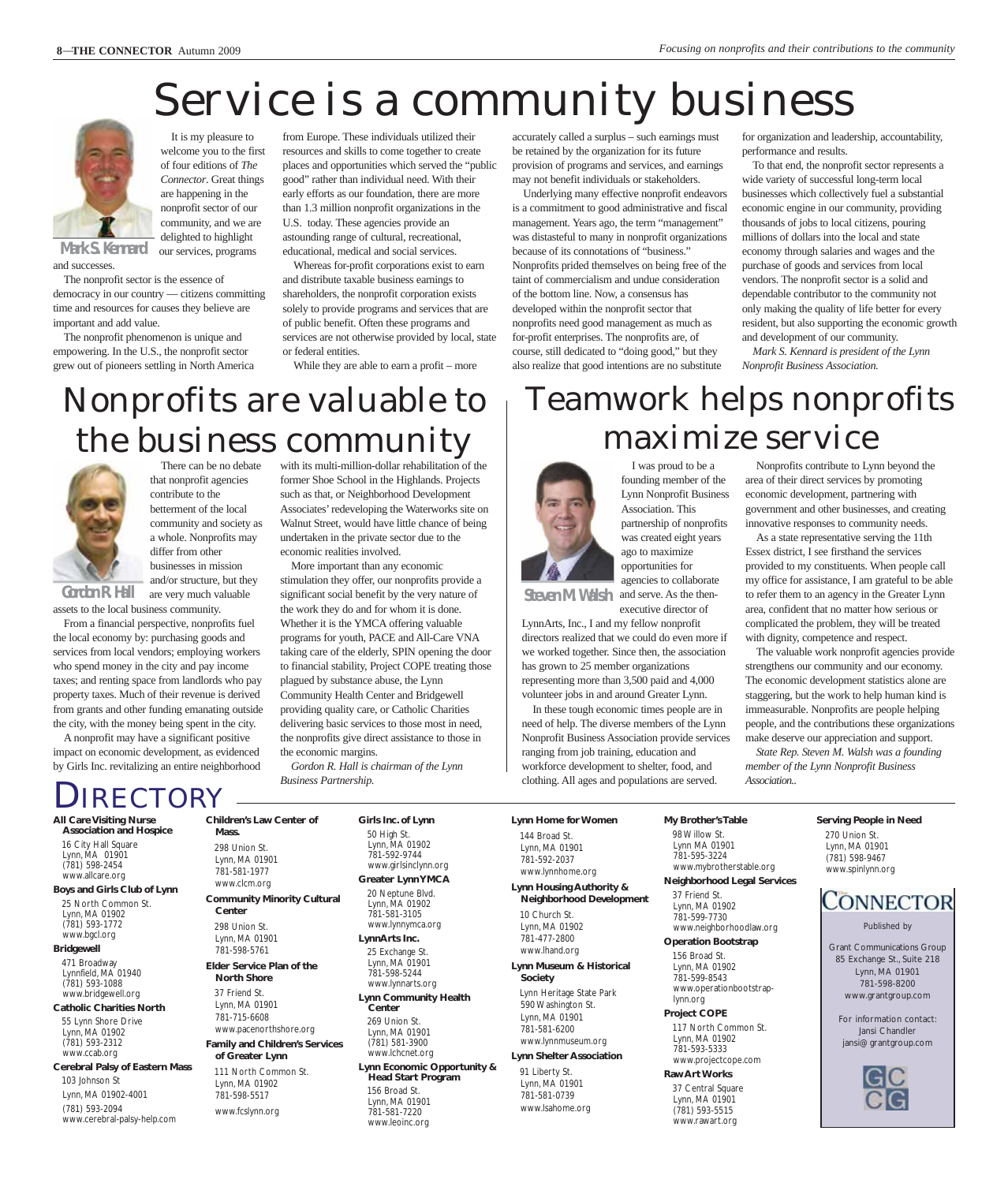



David Weinburgh, with his niece, Ruthi Wurth, went to a Red Sox game and met Kevin Youkilis.

## **All Care hits a home run for hospice patients**

#### **BY MEAGHAN CASEY**

David Weinburgh is a double amputee battling cancer and diabetes. Despite his adversities, he is living each day to the fullest with the help of All Care Hospice.

"I was originally afraid of the idea of hospice, thinking, 'Do I have to be bedridden?' " Weinburgh said. "The answer is no. They encourage me to continue to do what I can and want to do, and they've helped me to relax and have more confidence in myself."

That support has been a welcome relief for Weinburgh, a Lynn resident who can be seen driving his power wheelchair to Lynn Beach, cheering on his beloved Red Sox or collecting tickets at a North Shore Navigators game. A U.S. Army veteran, Weinburgh, 68, worked for 30 years at General Electric. He retired in 1999 to care for his younger brother, who was recuperating from a stroke. During that time, Weinburgh was also fighting his own battle with diabetes. After suffering a heart attack, he underwent bypass surgery and had both legs amputated. Four months later, he was managing to care for himself again.

In 2005, Weinburgh faced another challenge when he was diagnosed with kidney cancer. He again accessed the



services of All Care Visiting Nurse Association (VNA), while maintaining his independence at the Louis Barrett Residence, located on Washington Street.

"I told the physical therapist I wanted to do everything necessary to be independent, and I accomplished that," he said.

The cancer has since spread to his spine and lymph nodes. Within the last year, Weinburgh entered All Care's Bridge to Hospice program, which provides a continuum of care between VNA and Hospice. He entered All Care Hospice two months ago. The goal of hospice care is to enhance the quality of a person's life, while optimizing the time spent with family and friends. Hospice support empowers patients to live with dignity, grace and fulfillment. With a focus on caring, not curing, people receive services in their home, nursing

home, hospital or residential facility

"I didn't want to go to the hospital," Weinburgh said. "I preferred to stay at home. I feel very fortunate. I know hospice is just a phone call away and they'll come to me any time, 24 hours a day. It takes away all the stress."

As a result, Weinburgh has continued to do the things he loves. In September, he and his niece, Ruthi Wurth, traveled to Fenway Park to watch the Red Sox triumph over the Tampa Bay Rays. Thanks to the efforts of the All Care Hospice team, Weinburgh also had the opportunity to go onto the field before the game and meet first baseman Kevin Youkilis.

"He was awesome," said Weinburgh. "I was chatting and joking with him about his batting style. The whole experience was a dream come true."

To help patients such as Weinburgh stay in the community, All Care raises funds through special events and memorial gifts to provide much-needed home care and hospice services.

For nearly a century, All Care has remained dedicated to improving the quality of its patients' lives. The organization specializes in rehabilitation services, support for elders to maintain health and independence and compassionate end-of-life

care. All Care Hospice's interdisciplinary team of nurses, aides, social workers, chaplain and volunteers work with patients to provide physical, emotional and spiritual support. Hospice care is available 24 hours a day, and includes regular nursing and home health aide visits; medication; medical equipment and supplies; licensed social workers; spiritual care; bereavement support; and volunteer companionship.

#### **A Matter of Taste**

8th annual Charity Wine Tasting and Auction to benefit All Care Hospice *Sponsored by Salem Five Charitable Foundation*

Nov. 12, 2009 — 6-9:30 p.m. Danversport Yacht Club, Danvers Tickets: \$50 per person

**Special guest auctioneer:** Billy Costa of *TV Diner* & KISS 108

**Getaway of a Lifetime Raffle** Week's stay at Tryall Club's Trinity Village, Montego Bay, Jamaica \$13,000 value Tickets: \$100 — only 175 will be sold

For tickets and information: 800-246-2449 x119 or jchamberlin@allcarehospice.org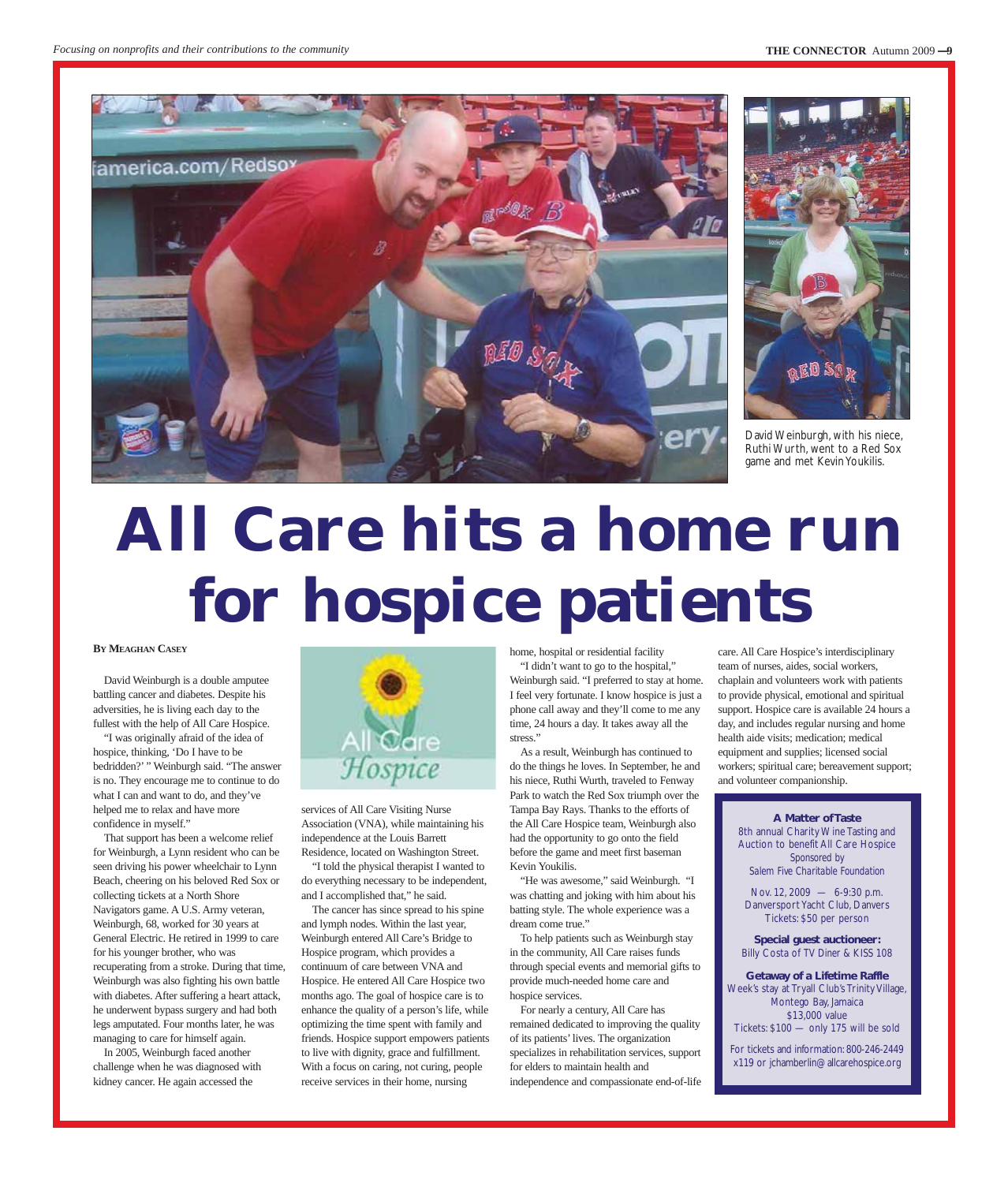## Catholic Charities: On a mission to feed families

### FOOD FACTS

- **6,729** Number of individuals requesting food assistance in September 2008
- **116** Number of individuals whose needs were unmet that month
- **364** Requests for heat/utility assistance in September 2008
- **124** Unmet requests for heat/utility assistance in September 2008
- **512** Requests for rent/mortgage assistance
- **134** Unmet requests for rent/mortgage assistance
- **976** Households served in the first 7 working days of September 2008 in Eastern Mass.
- **950+** People turned away in those same 7 days due to lack of funds.

#### **BY MEAGHAN CASEY**

Nine thousand six hundred and sixty. That's the number of requests for food, utility, mortgage, and rental assistance that went unmet this time last year in Eastern Massachusetts. In only the first seven days of September last year, Catholic Charities fulfilled 976 requests for food assistance, but could not meet another 950 requests.

In the past three months this year, just at the Lynn-based Catholic Charities North office, 123 requests for food, 191 requests for utility assistance and 200 requests for mortgage assistance went unmet due to lack of resources.

According to Virginia Doocy, director of Catholic Charities North, the number requests will only continue to grow. "We've had more calls than ever from middle-class families," said Doocy. "And I expect all needs to increase with winter approaching."

These unmet needs led to the creation of the Friends Feeding Families Brown Bag Campaign, designed to raise both funds and awareness of the growing need of families in the communities the agency serves. By simply filling a brown paper bag with non perishable

foods, a family in need will not have to choose between a meal and paying rent.

Last year, the campaign raised \$324,000 agency wide and more than 1,000 pounds of food, helping the organization to fulfill 143,399 requests for Basic Needs Services.

This year's Friends Feeding Families campaign goal is to raise \$350,000 and 50,000 bags of food by Dec. 31. Supporters are encouraged to become a brown bag sponsor, buy grocery store gift cards, host a brown bag party, or bring a bag of food to a local Catholic Charities food pantry.

"Last year, hundreds of brown paper bags were returned to our pantries filled with foodstuffs," said Tiziana Dearing, president of Catholic Charities of Boston. "Whether it's a corporate party, a holiday party or an afternoon of football, it's really very easy for anyone to help us feed those in need. Everyone has a brown paper bag at home, and if they fill it and bring it to the pantry, that can feed a family for several days."

The Bostonian Group has been a key supporter of the brown bag campaign. Last year, the company held a party at which it collected 60 bags of food enough to fill the empty shelves at the

Yawkey Center food pantry in Dorchester. The company will sponsor a brown bag party again this year. Other 2009 sponsors include McCusker-Gill, Bay Point Capital, Century Bank and several individual donors.

"It was an incredibly rewarding experience and we had a lot of fun doing it," said Bostonian Group Senior Vice President Peter Pedro Jr. of Lynn, a longtime supporter of Catholic Charities North. "We can only do better this year."

For 90 years, Catholic Charities North has demonstrated leadership in providing essential services to those in need on the North Shore, including programs for young parents, Basic Needs Services, homeless prevention, counseling, child care, and education and training for youth and adults.

As a community service center of Catholic Charities, Archdiocese of Boston, Catholic Charities North serves individuals and strengthens families in more than 13 communities in Essex and Middlesex counties through its main offices in Lynn, Salem, and Gloucester. To discover the work of Catholic Charities, visit www.ccab.org. *For information about hosting a*

*brown bag party, visit www.50000bags.org.*



## We need 50,000 bags of food by December 31st. www.50000bags.org

nds Feeding Families

A society can be measured by how it takes care of its poor.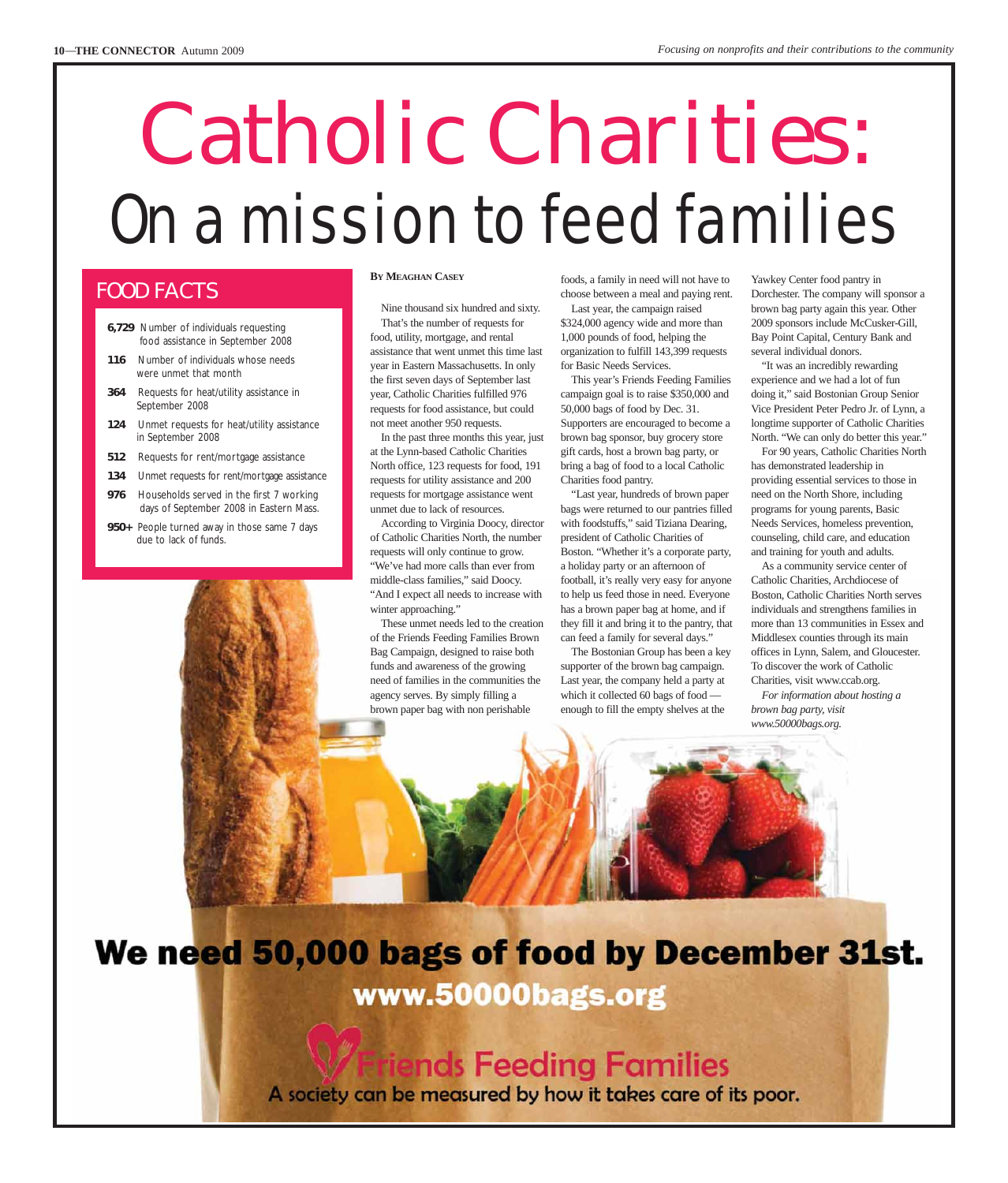# A place to call home



## Women's residential treatment program moving to 66 Johnson St.

Project COPE was established in 1970 in response to grassroots efforts by local citizens to provide accessible services to individuals coping with substance-abuse issues. Over time, the types of services provided have expanded in response to the changing needs of the community.

Among the services, a residential substance-abuse treatment program for women was opened in 1985 and, eight years later, beds for pregnant and postpartum women were included to decrease risks resulting from substance abuse during pregnancy and to support women in the early stages of recovery while bonding with their newborns.

Women can enter the program while pregnant or with children up to three months of age. These women and their babies may remain in the program for up to a year – twice as long as the normal stay – receiving a range of services including access to proper pre- and post-natal care, parenting skills, vocational training, and family reunification.

Since 1993, the women's residential program has been located at 117 North Common St., Lynn, in a building that also houses the agency's administrative offices. Most of the beds are located in the basement in a dormitory-style arrangement that offers little privacy and creates an institutional feel. That is about to change.

Project COPE has purchased a building on Johnson Street that previously housed a nursing home that had been vacant for four years. The agency plans to renovate the facility and move the women's residential treatment program there. The building will be designed to better meet the needs of the women and babies who will live there, many of whom lacked a safe and

stable living environment before entering the program.

"The new facility will provide a significant upgrade to the space this program currently has," said Project COPE Executive Director Mark Kennard. "It will have much more of a home-like feel to it."

The new facility will have a large living and dining area, spacious kitchen, multiple bedrooms that will each house only 2-4 residents, a library with computers, office space on each floor to increase access to staff, and private space for meetings with visitors.



Project COPE will make significant renovations to the building at 66 Johnson St.

"By diversifying the space, we will be able to increase opportunities for multiple service needs to be met in the facility," Kennard said, noting that the women entering the program are presenting with an array of issues in addition to substance abuse, including mental-health issues, unemployment, homelessness and a history of being victims of domestic violence.

"The early stages of the process of recovery from substance abuse and life traumas require providing a safe and stable living environment," Kennard said. "This new facility will allow us to provide clients with the tools needed to increase the likelihood they will achieve success and maintain a drug-free lifestyle after completing the program."

If a woman is not emotionally or financially ready to live independently, the new facility will offer an interim placement on the third floor that is less structured than the residential program she has just completed, but more structured than other housing, providing her the additional time and support she needs to ensure a successful reintegration into the community while maintaining her recovery.

In addition to providing a better living environment for its clients, Project COPE will be upgrading the neighborhood by rehabilitating an abandoned building that had become a haven for illicit activity.

"This will improve the quality of the neighborhood, increase property values and lower crime rates," Kennard said. "This is a positive development for COPE, the neighborhood and the city."